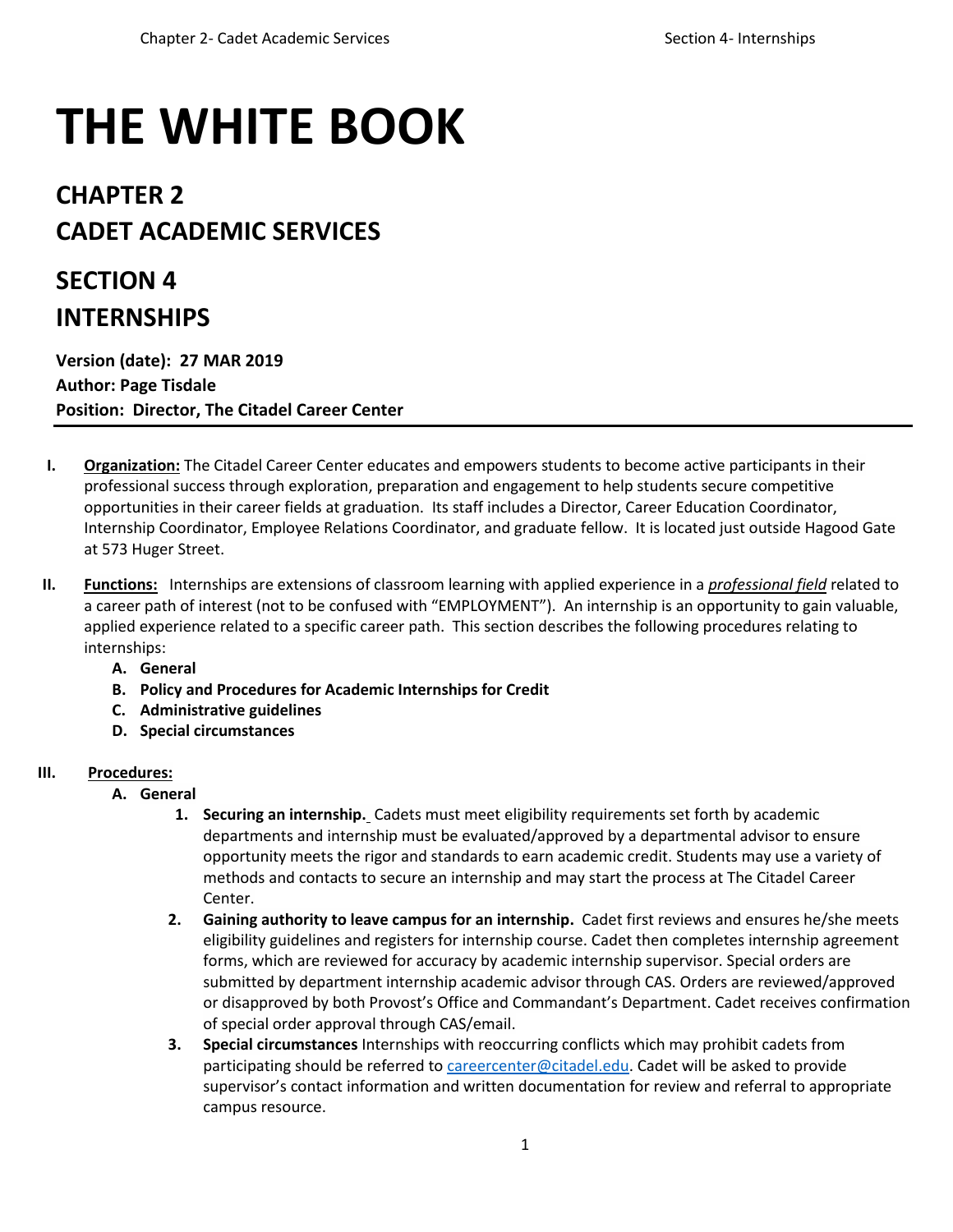- **B. Policy and Procedures for Academic Internships for Credit.** Department standards vary depending on class space and availability. Review academic catalogue, see department internship advisor or see Career Center for guidance on special circumstances.
	- **1.** Student is *academically* eligible for an internship (typically a rising junior or senior)
	- **2.** Student has a minimum 2.5 GPA or GPA determined by academic department (override requests are reviewed by Provosts' Office)
	- **3.** Internship meets criteria set by academic department, which enables faculty to assign a grade to student performance
	- **4.** Student secures an internship and enrolls in internship course associated with academic goal (see VII for special considerations)
	- **5.** Student completes The Citadel's [Internship Agreement Form](file:///C:/Users/tisdalep1/AppData/Local/Microsoft/Windows/INetCache/Content.Outlook/FBZM5Z3W/The%20Campus%20Internship%20Agreement%20Form:) which includes:
		- i. Waiver of Liability and Indemnity signed by Student, Site Supervisor and Academic Advisor
		- ii. Supervisor contact and worksite information
		- iii. Internship job description
		- iv. Work Schedule reflects student is not "working" full time, but is balancing internship responsibilities with other student responsibilities (see III.F.). Department standards vary, but hours are typically between 90-120 hours over the course of the semester
		- v. Start End Dates fall within an academic semester
	- **6.** Internships may not interfere with academic or cadet leadership duties including:
		- i. Regimental PT and CPFTs
		- ii. Leadership Training Period from 1220 1320
		- iii. Friday Parade (must return to campus by 1430)
		- iv. Saturday Morning Inspections
		- v. On occasion, a cadet may request special leave (White Book Chapter 6) if an internship supervisor requests cadet's presence for a professional duty which is outside of approved special orders. Cadet must communicate IN ADVANCE to TAC who has discretion for approval /disapproval. TAC may request Career Center assistance to confirm duty
	- **7.** Student is under regular and direct supervision at the internship site
	- **8.** Student must adhere to The Citadel's Honor Code at the internship site
	- **9.** Hours may include virtual or offsite work as long as they do not interfere with academic or leadership duties referred to in section vi.
	- **10.** Student must complete all academic requirements determined by course curriculum during the semester

#### **C. Administrative guidelines.**

- **1.** Students *are* eligible to receive payment or a stipend for work performed if this is a standard practice in the professional setting
- **2.** Students may not receive internship credit for previous work experience after the fact
- **3.** After registration deadline has passed, student may still register with permission from the academic department or Provost's Office if he/she is able to meet requirements to earn academic credit. Special circumstances are referred to The Citadel Career Center
- **4.** Internship may not conflict with academic coursework or Commandant's schedule (see guidelines in para B.)
- **5.** Students may complete up to two internships for academic credit at the discretion of the department
- **6.** Students may register for a special topics course in place of an internship if a faculty advisor agrees to oversee the experience AND the special topic fulfills internship guidelines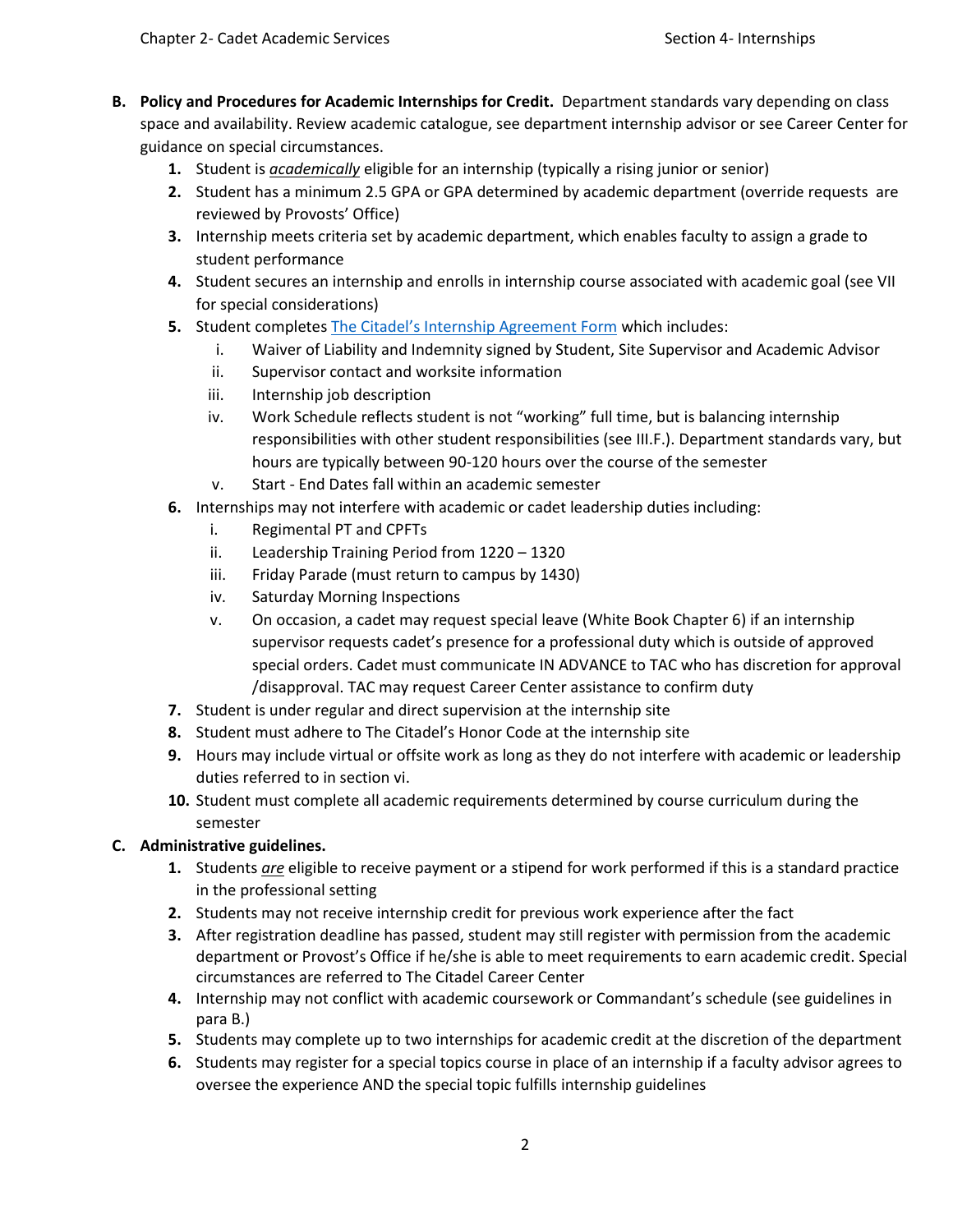- **7.** Duplicate internships at the same site must show evidence of increased responsibility or professional progression
- **IV. Special Circumstances:** Special circumstances are handled on a case-by-case basis and are reviewed by The Citadel Career Center with referral to the appropriate campus entity.
	- A. I**nterviews or training prior to a start date, but before special orders** are submitted or leave is reviewed and approved by the academic departments can be approved by a TAC officer or referred to The Citadel Career Center to verify: time / location / schedule / supervisor contact. These include but are not limited to:
		- **1.** Leave for drug tests or background checks
		- **2.** Training associated with an internship or professional fulltime offer
		- **3.** Participation in professional development related to an internship
		- **4.** Shadowing hours needed to maintain some security clearance
		- **5.** Emergent leave situations associated with an internship or interview
		- **6.** Internship opportunities not clearly defined or those which do not meet traditional academic guidelines
		- **7.** Academic department is not offering academic credit (student may work to find a legitimate course substitute)
		- **8.** Student is not eligible to earn academic credit, but needs an internship for some specific purpose (Career Center will review eligibility for non-academic credit internship or refer to Provost or Dean for review)
		- **9.** Internship is required to maintain security clearance but hours do not meet minimum internship standards
		- **10.** Internship is with a federal agency that requires anonymity
		- **11.** Student has competed more than one academic internship for credit, but organization requires internship extension for training and continuity for a full-time offer
		- **12.** Student is required to perform shadowing opportunity which does not meet internship guidelines, but is necessary to be competitive in the professional field

| <b>INTERNSHIP SPECIAL ORDER vs. SPECIAL LEAVE</b>                                                                                                                                                                                                                                                             |                                                                                                                                                                                                                                                                                                   |
|---------------------------------------------------------------------------------------------------------------------------------------------------------------------------------------------------------------------------------------------------------------------------------------------------------------|---------------------------------------------------------------------------------------------------------------------------------------------------------------------------------------------------------------------------------------------------------------------------------------------------|
| <b>Special Orders</b>                                                                                                                                                                                                                                                                                         | Special Leave                                                                                                                                                                                                                                                                                     |
| Cadet reviews and ensures he/she meets eligibility<br>1.<br>guidelines and registers for internship course                                                                                                                                                                                                    | Cadet is currently participating in approved<br>1.<br>internship                                                                                                                                                                                                                                  |
| Cadet completes internship agreement forms<br>2.<br>which are reviewed for accuracy by (A) academic<br>internship supervisor (B) Citadel Career Center<br>Special orders are submitted by department<br>3.<br>internship academic advisor through CAS<br>Orders are reviewed/approved or disapproved by<br>4. | Cadet seeks additional time to participate in<br>2.<br>professional internship related duty outside of<br>special orders (Ex. Supervisor requests a student<br>be present for a Friday meeting that is in direct<br>conflict with parade)<br>Student communicates to TAC regarding request,<br>3. |
| both Provost's Office and Commandant's<br>Department                                                                                                                                                                                                                                                          | then submits leave request through CAS<br>TAC may approve/disapprove without involvement<br>4.                                                                                                                                                                                                    |
| Cadet receives confirmation of special order<br>5.<br>approval through CAS/email                                                                                                                                                                                                                              | from academic department or Career Center, but<br>may request assistance from<br>careercenter@citadel.edu as needed                                                                                                                                                                               |